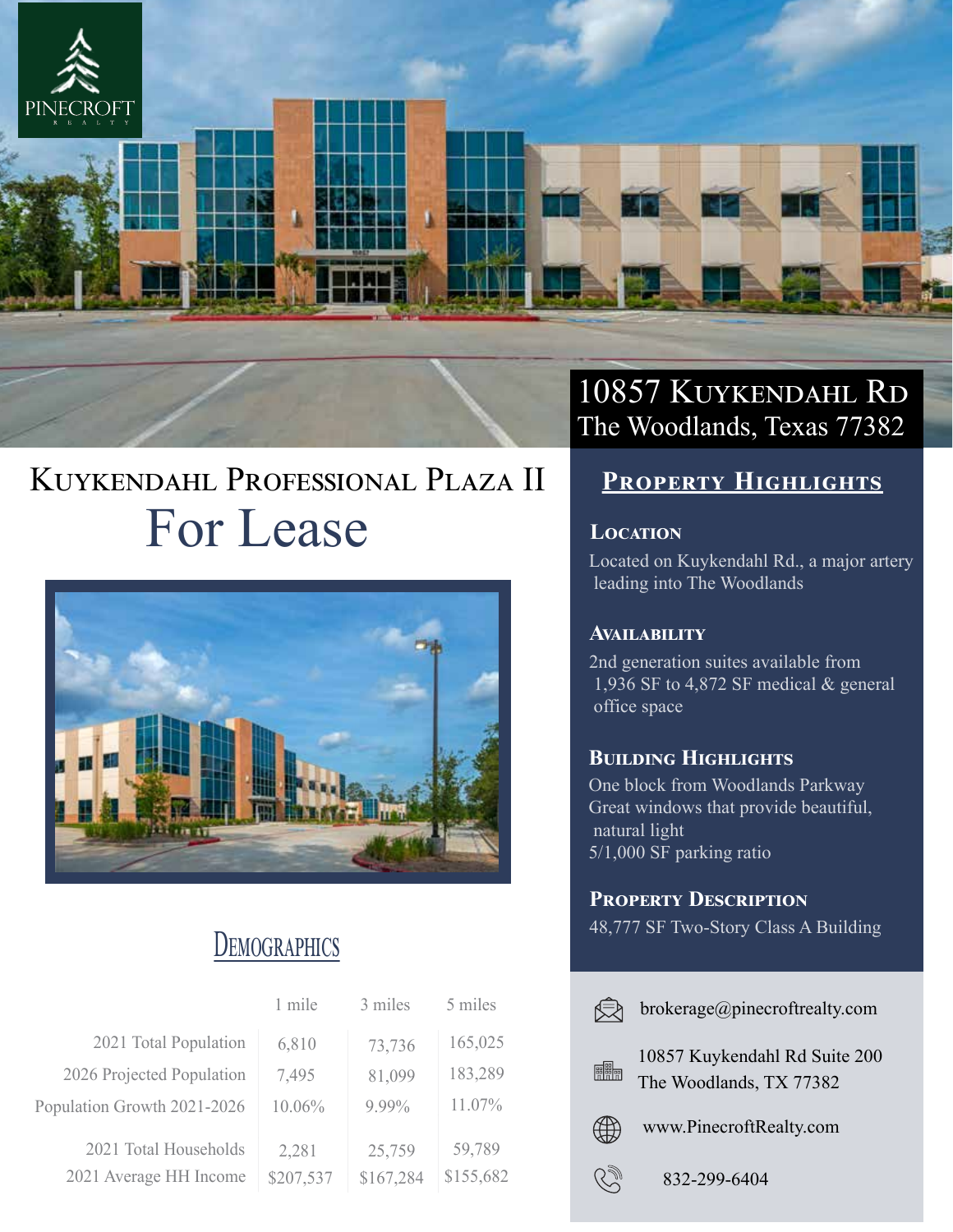## 10857 KUYKENDAHL RD

![](_page_1_Figure_1.jpeg)

**TJ Fry** Director of Leasing tj.fry@pinecroftrealty.com

832-721-6501

#### **Keagan LeBlanc**

Senior Agent keagan.leblanc@pinecroftrealty.com 713-515-3147

#### **Rachael Mann**

Leasing Agent rachael.mann@pinecroftrealty.com 832-729-8240

![](_page_1_Picture_7.jpeg)

Information contained herein does not constitute a legal offer or acceptance and shall not be legally binding, but shall serve as the basis for negotiation and execution of a mutually acceptable Lease Agreement.